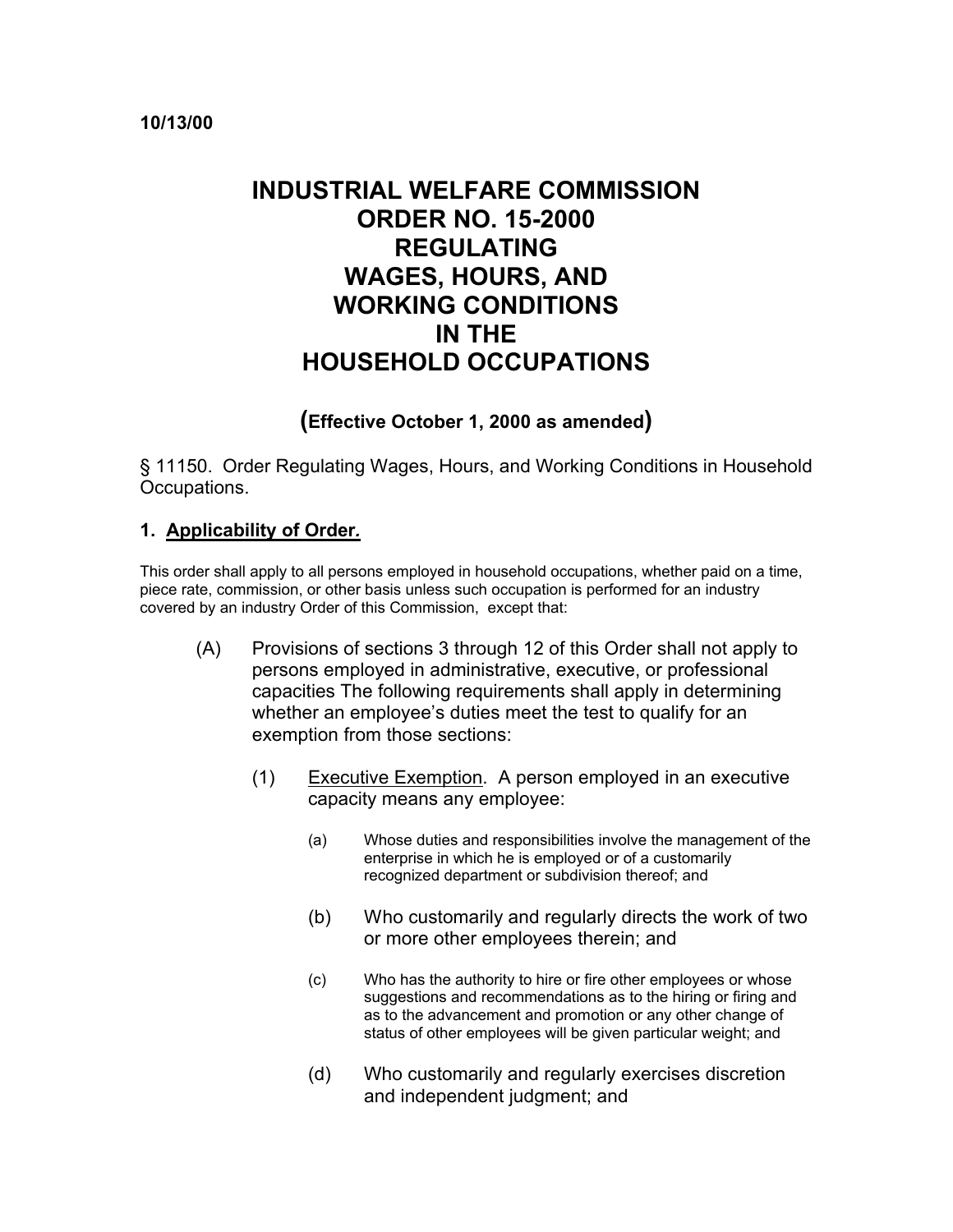- (e) Who is primarily engaged in duties which meet the test of the exemption. The activities constituting exempt work and non-exempt work shall be construed in the same manner as such items are construed in the following regulations under the Fair Labor Standards Act effective as of the date of this order 29 C.F.R. §§ 541.102, 541.104-111, 541.115-116. Exempt work shall include, for example, all work that is directly and closely related to exempt work and work which is properly viewed as a means for carrying out exempt functions. The work actually performed by the employee during the course of the work week must, first and foremost, be examined and the amount of time the employee spends on such work, together with the employer's realistic expectations and the realistic requirements of the job, shall be considered in determining whether the employee satisfies this requirement.
- (f) Such an employee must also earn a monthly salary equivalent to no less than two times the state minimum wage for full-time employment. Full-time employment is defined in Labor Code § 515(c) as 40 hours per week.
- (2) Administrative Exemption. A person employed in an administrative capacity means any employee:
	- (a) Whose duties and responsibilities involve either:
		- (1) The performance of office or non-manual work directly related to management policies or general business operations of his employer or his employer's customers, or
		- (2) The performance of functions in the administration of a school system, or educational establishment or institution, or of a department of subdivision thereof; in work directly related to the academic instruction or training carried on therein; and
	- (b) Who customarily and regularly exercises discretion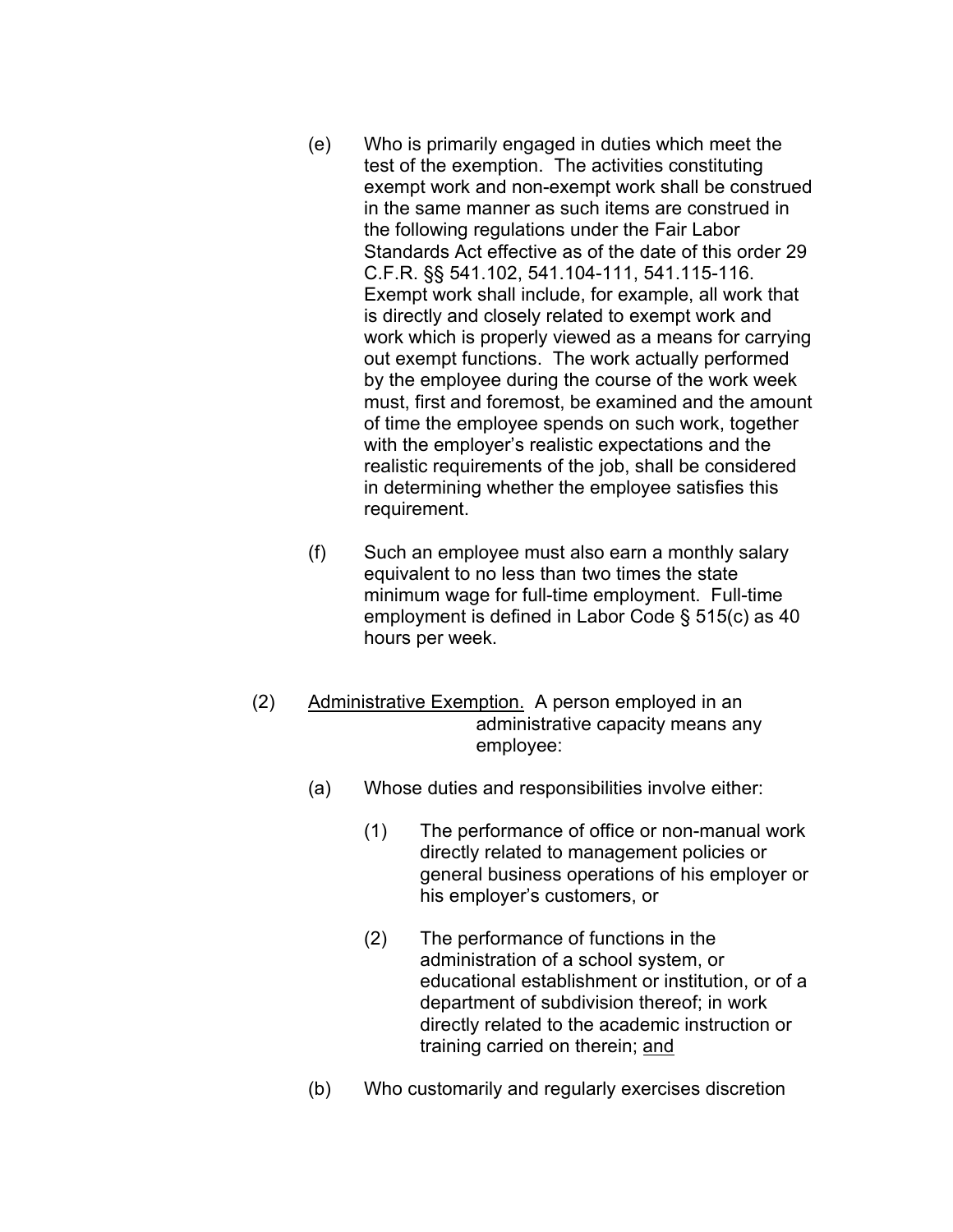and independent judgment; <u>and</u>

- $(c)$  $(1)$  Who regularly and directly assists a proprietor, or an employee employed in a bona fide executive or administrative capacity (as such terms are defined for purposes of this section), or
	- (2) who performs under only general supervision work along specialized or technical lines requiring special training, experience, or knowledge, or
	- (3) who executes under only general supervision special assignments and tasks, and
- (d) Who is primarily engaged in duties which meet the test of the exemption. The activities constituting exempt work and non-exempt work shall be construed in the same manner as such terms are construed in the following regulations under the Fair Labor Standards Act effective as of the date of this order 29 C.F.R. §§ 541.201-205, 541.207-208, 541.210, 541.215. Exempt work shall include, for example, all work that is directly and closely related to exempt work and work which is properly viewed as a means for carrying out exempt functions. The work actually performed by the employee during the course of the work week must, first and foremost, be examined and the amount of time the employee spends on such work, together with the employer's realistic expectations and the realistic requirements of the job, shall be considered in determining whether the employee satisfies this requirement.
- (e) Such employee must also earn a monthly salary equivalent to no less than two times the state minimum wage for full-time employment. Full –time employment is defined in Labor Code § 515(c) as 40 hours per week.
- (3) Professional Exemption. A person employed in a professional capacity means any employee who meets all of the following requirements:
	- (a) (1) Who is licensed or certified by the State of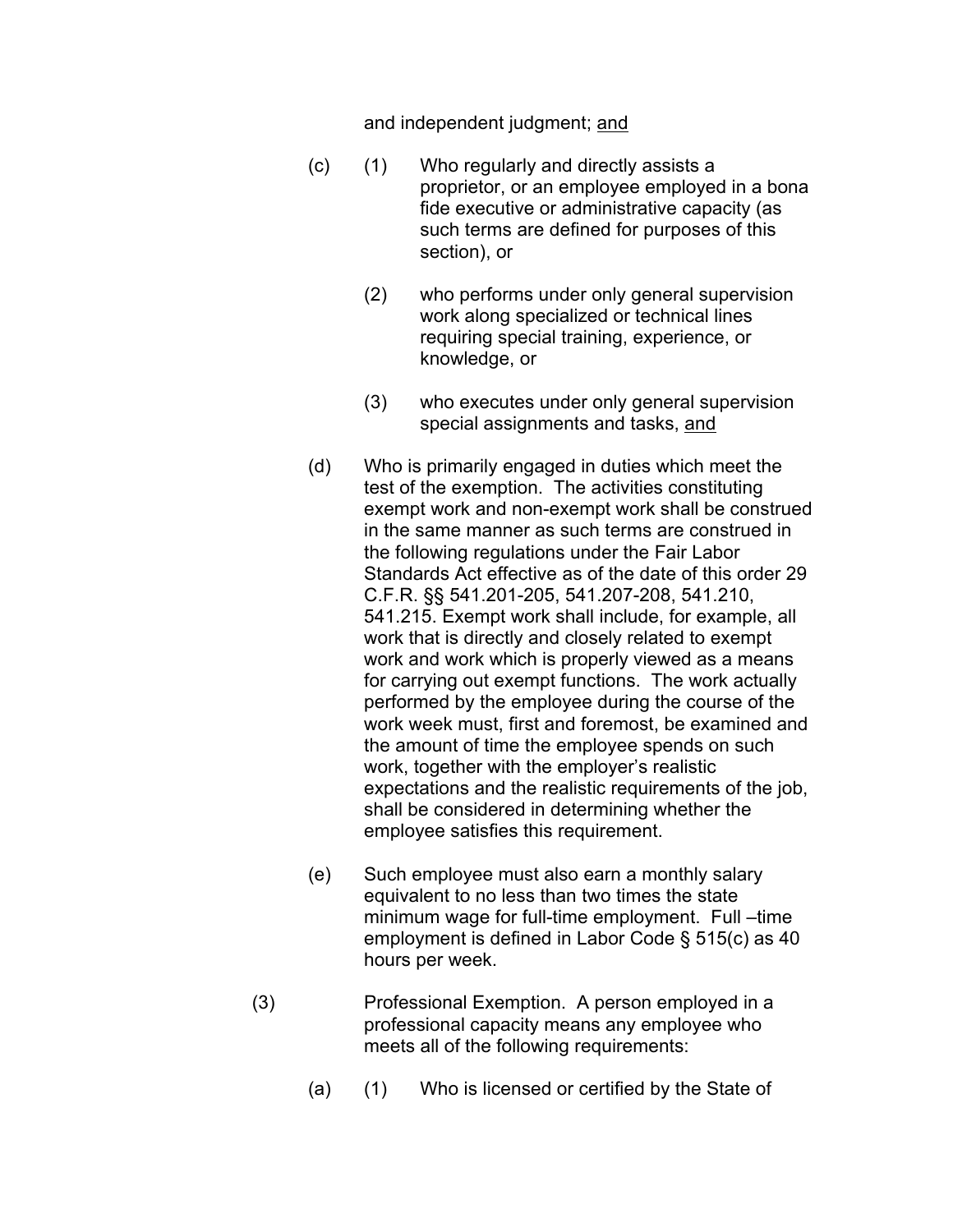California and is primarily engaged in the practice of one of the following recognized professions: law, medicine, dentistry, optometry, architecture, engineering, teaching, or accounting; or

- (2) Who is primarily engaged in an occupation commonly recognized as a learned or artistic profession. For the purposes of this subsection, "learned or artistic profession" means an employee who is primarily engaged in the performance of:
	- (i) Work requiring knowledge of an advanced type in a field or science or learning customarily acquired by a prolonged course of specialized intellectual instruction and study, as distinguished from a general academic education and from an apprenticeship, and from training in the performance of routine mental, manual, or physical processes, or work that is an essential part of or necessarily incident to any of the above work; or
	- (ii) Work that is original and creative in character in a recognized field of artistic endeavor (as opposed to work which can be produced by a person endowed with general manual or intellectual ability and training), and the result of which depends primarily on the invention, imagination, or talent of the employee, or work that is an essential part of or necessarily incident to any of the above work; and
	- (iii) Whose work is predominantly intellectual and varied in character (as opposed to routine mental, manual, mechanical, or physical work) and is of such character that the output produced or the result accomplished cannot be standardized in relation to a given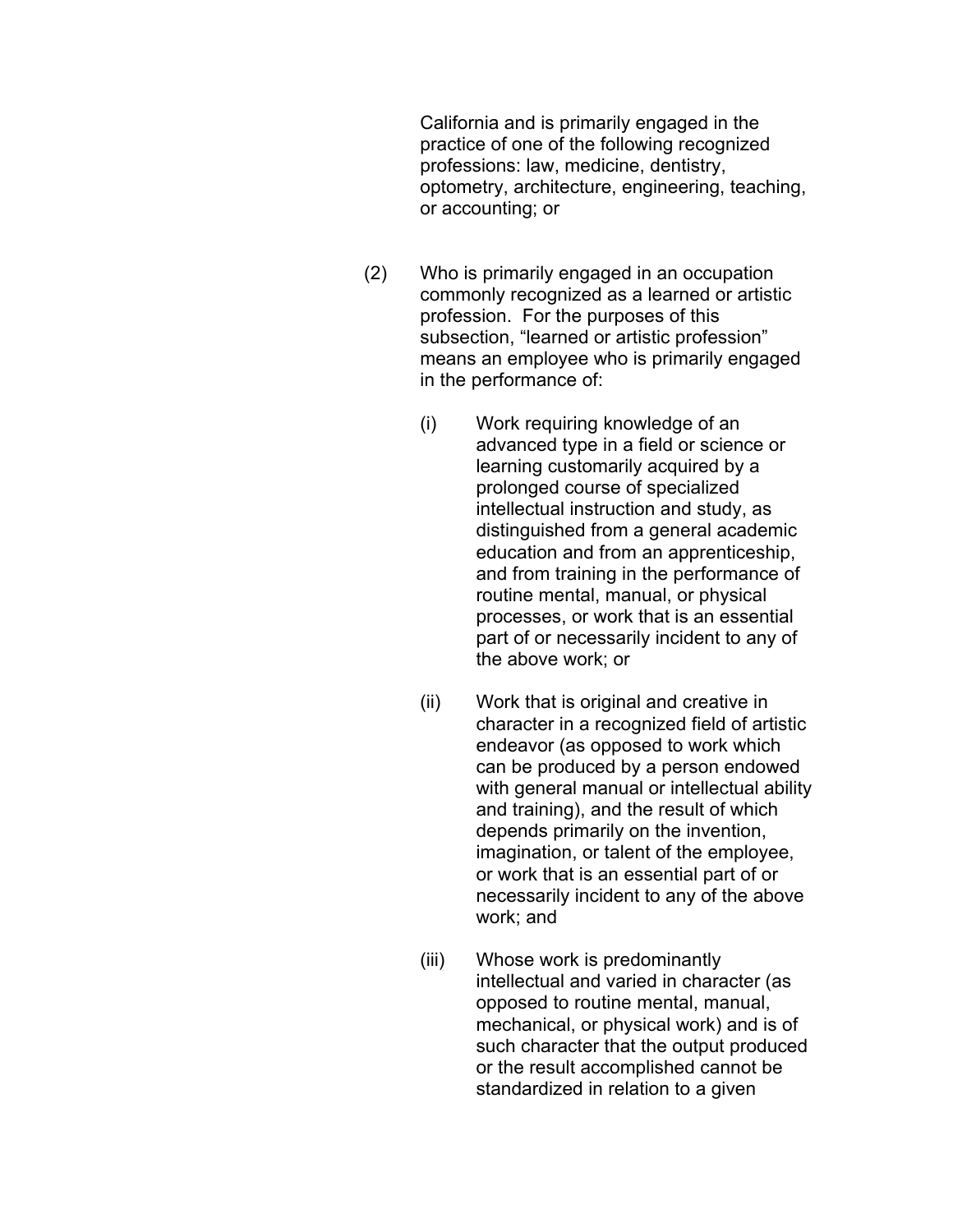period of time.

- (b) Who customarily and regularly exercises discretion and independent judgment in the performance of duties set forth in paragraph (a).
- (c) Who earns a monthly salary equivalent to no less than two times the state minimum wage for full-time employment.
- (d) Subsection  $(a)(2)$  above is intended to be construed in accordance with the following provisions of federal law as they existed as of the date of this Wage Order: 29 C.F.R. §§ 541.207, 541.301(a)-(d), 541.302, 541.306, 541.307, 541.308, and 541.310.

(e)Notwithstanding the provisions of this subsection, pharmacists employed to engage in the practice of pharmacy, and registered nurses employed to engage in the practice of nursing, shall not be considered exempt professional employees, nor shall they be considered exempt from coverage for the purposes of this subsection unless they individually meet the criteria established for exemption as executive or administrative employees.

- $(f)$  Subsection (e) above, shall not apply to the following advanced practice nurses:
	- (1) Certified nurse midwives who are primarily engaged in performing duties for which certification is required pursuant to Article 2.5 (commencing with Section 2746) of Chapter 6 of Division 2 of the Business and Professions Code.
	- (2) Certified nurse anesthetists who are primarily engaged in performing duties for which certification is required pursuant to Article 7 (commencing with Section 2825) of Chapter 6 of Division 2 of the Business and Professions Code.
	- (3) Certified nurse practitioners who are primarily engaged in performing duties for which certification is required pursuant to Article 8 (commencing with Section 2834) of Chapter 6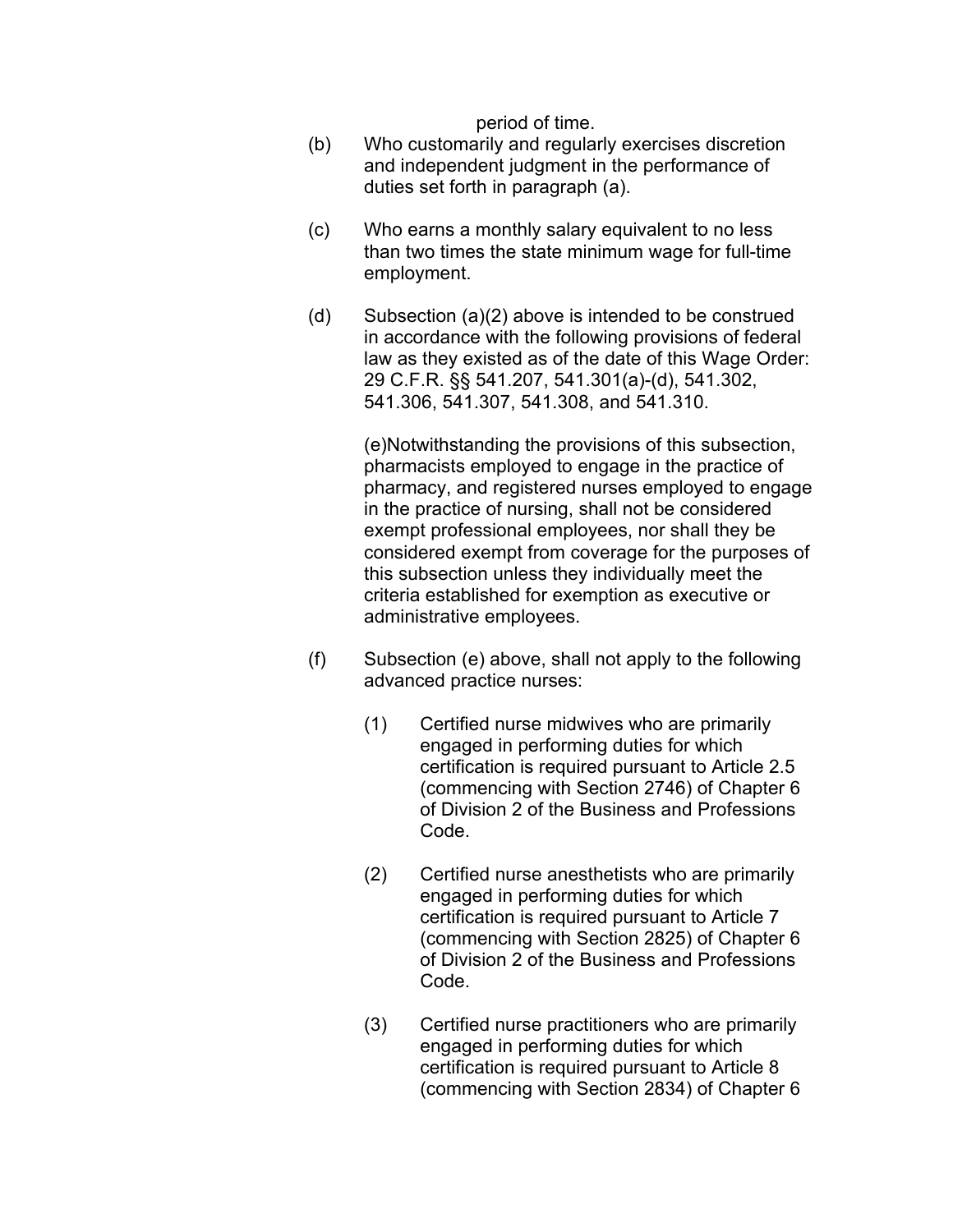of Division 2 of the Business and Professions Code.

- (4) Nothing in this paragraph shall exempt the occupations set forth in subparagraphs (1), (2), and (3) from meeting the requirements of subsection  $1(A)(3)(a)-(c)$ , above.
- (g) Except as provided in subsection (h), an employee in the computer software field shall be exempt, if all of the following apply:
- (1) The employee is primarily engaged in work that is intellectual or creative and that requires the exercise of discretion and independent judgment, and the employee is primarily engaged in duties that consist of one or more of the following:
	- (i) The application of systems analysis techniques and procedures, including consulting with users, to determine hardware, software, or system functional specifications.
	- (ii) The design, development, documentation, analysis, creation, testing, or modification of computer systems or programs, including prototypes, based on and related to, user or system design specifications.
	- (iii) The documentation, testing, creation, or modification of computer programs related to the design of software or hardware for computer operating systems.
- (2) The employee is highly skilled and is proficient in the theoretical and practical application of highly specialized information to computer systems analysis, programming, and software engineering. A job title shall not be determinative of the applicability of this exemption.
- (3) The employee's hourly rate of pay is not less than forty-one dollars (\$41.00). The Division of Labor Statistics and Research shall adjust this pay rate on October 1 of each year to be effective on January 1 of the following year by an amount equal to the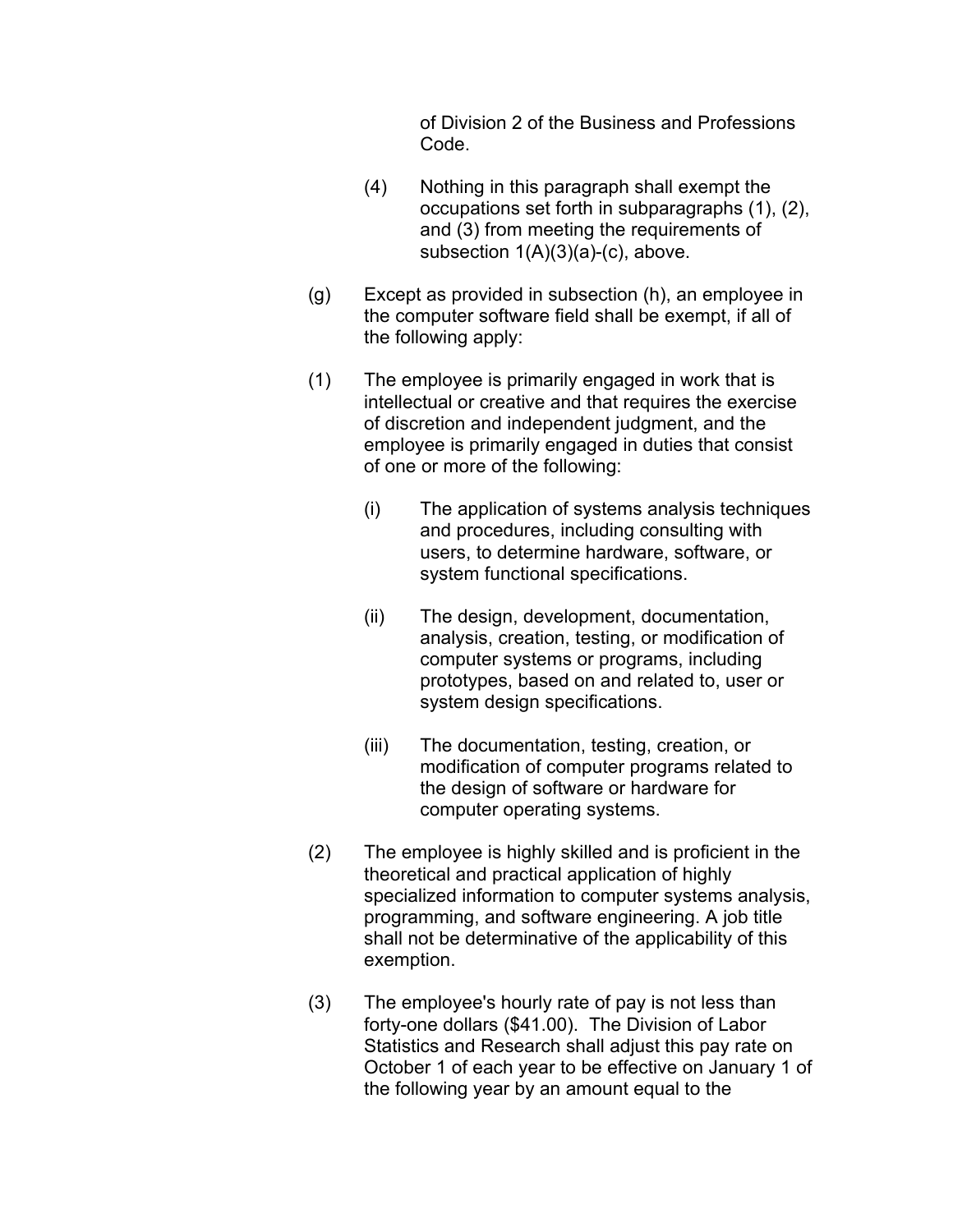percentage increase in the California Consumer Price Index for Urban Wage Earners and Clerical Workers.

- $(h)$  The exemption provided in subsection  $(g)$  does not apply to an employee if any of the following apply:
	- (1) The employee is a trainee or employee in an entrylevel position who is learning to become proficient in the theoretical and practical application of highly specialized information to computer systems analysis, programming, and software engineering.
	- (2) The employee is in a computer-related occupation but has not attained the level of skill and expertise necessary to work independently and without close supervision.
	- (3) The employee is engaged in the operation of computers or in the manufacture, repair, or maintenance of computer hardware and related equipment.
	- (4) The employee is an engineer, drafter, machinist, or other professional whose work is highly dependent upon or facilitated by the use of computers and computer software programs and who is skilled in computer-aided design software, including CAD/CAM, but who is not in a computer systems analysis or programming occupation.
	- $(5)$ The employee is a writer engaged in writing material, including box labels, product descriptions, documentation, promotional material, setup and installation instructions, and other similar written information, either for print or for on screen media or who writes or provides content material intended to be read by customers, subscribers, or visitors to computer-related media such as the World Wide Web or CD-ROMs.
	- $(6)$ The employee is engaged in any of the activities set forth in subsection (g) for the purpose of creating imagery for effects used in the motion picture, television, or theatrical industry.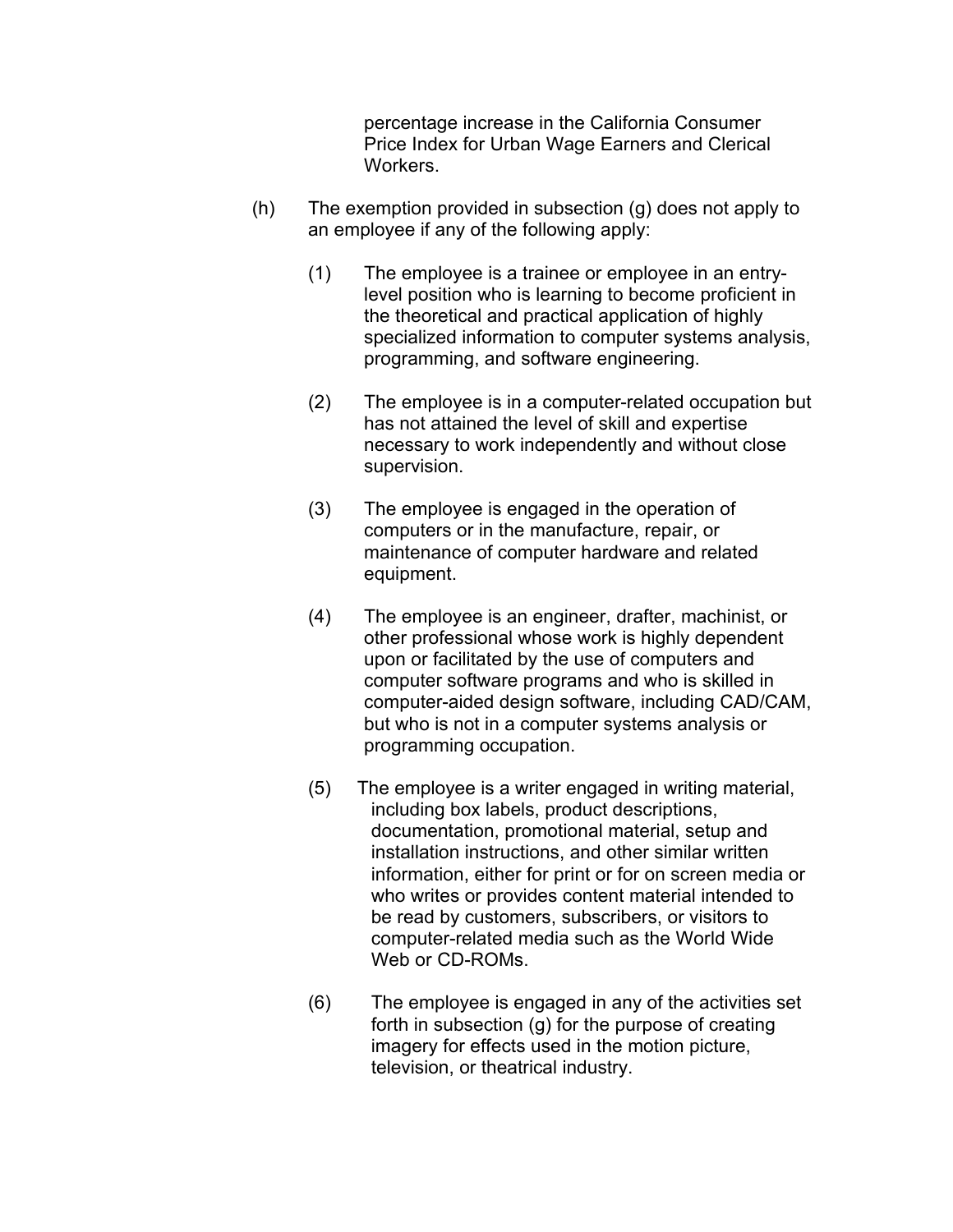- $(B)$ The provisions of this Order shall not apply to personal attendants.
- (C) Provisions of this Order shall not apply to any individual who is the parent, spouse, child, or legally adopted child or the employer.
- (D) Effective January 1, 2001, the provisions of this Order shall not apply to any individual participating in a national service program, such as AmeriCorps, carried out using assistance provided under Section 12571 of Title 42 of the United States Code. (See Stats. 2000, ch. 365, amending Labor Code § 1171.)

## **2. Definitions**.

- (A) "Commission" means the Industrial Welfare Commission of the State of California.
- (B) "Division" means the Division of Labor Standards Enforcement of the State of California.
- (C) "Household Occupations" means all services related to the care of persons or maintenance of a private household or its premises by an employee of a private householder. Said occupations shall include, but not be limited to, the following: butlers, chauffeurs, companions, cooks, day workers, gardeners, graduate nurses, grooms, housecleaners, housekeepers, maids, practical nurses, tutors, valets, and other similar occupations.
- (D) An "alternative workweek schedule" means any regularly scheduled workweek requiring an employee to work more than eight (8) hours in a 24-hour period.
- (E) "Emergency" means an unpredictable or unavoidable occurrence at unscheduled intervals requiring immediate action.
- $(F)$ "Employ" means to engage, suffer, or permit to work.
- $(G)$ "Employee" means any person employed by an employer.
- (H) "Employer" means any person as defined in Section 18 of the Labor Code, who directly or indirectly, or through an agent or any other person, employs or exercises control over the wages, hours, or working conditions of any person.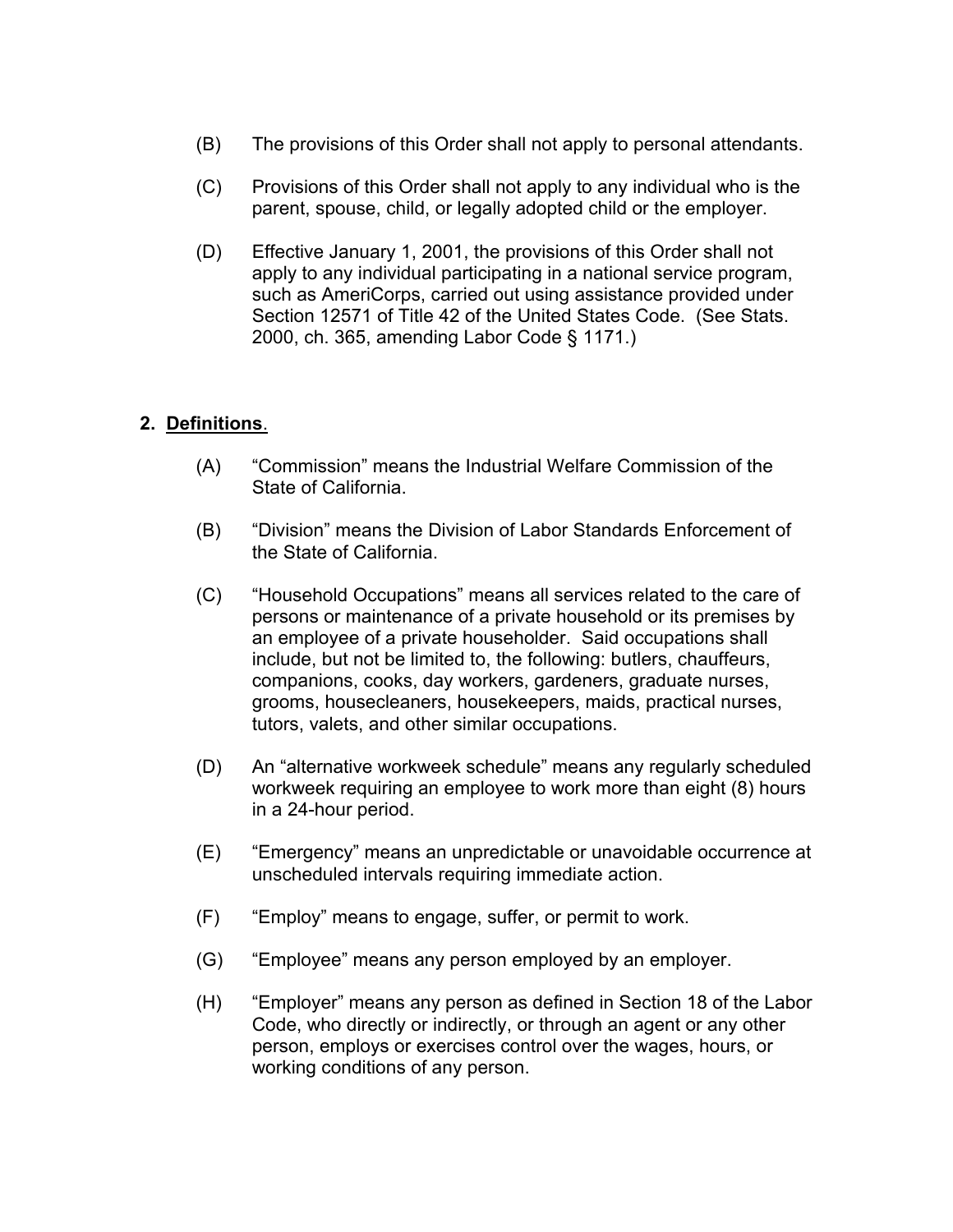- (I) "Hours worked" means the time during which an employee is subject to the control of an employer, and includes all the time the employee is suffered or permitted to work, whether or not required to do so.
- (J) "Personal attendant" includes baby sitters and means any person employed by a private householder or by any third party employer recognized in the health care industry to work in a private household, to supervise, feed, or dress a child or person who by reason of advanced age, physical disability, or mental deficiency needs supervision. The status of "personal attendant" shall apply when no significant amount of work other than the foregoing is required.
- (K) "Minor" means, for the purpose of this Order, any person under the age of eighteen (18) years.
- (L) "Primarily" as used in section 1, Applicability, means more than one-half the employee's work time.
- (M) "Shift" means designated hours of work by an employee, with a designated beginning time and quitting time.
- (N) "Split shift" means a work schedule which is interrupted by non-paid non-working periods established by the employer, other than bona fide rest or meal periods.
- (O) "Teaching" means, for the purpose of section 1 of this Order, the profession of teaching under a certificate from the Commission for Teacher Preparation and Licensing.
- $(P)$ "Wages" (See California Labor Code, section 200)
- (Q) "Workday" and "day" mean any consecutive 24-hour period beginning at the same time each calendar day.
- (R) "Workweek" and "week" mean any seven (7) consecutive days, starting with the same calendar day each week. "Workweek" is a fixed and regularly recurring period of 168 hours, seven (7) consecutive 24-hour periods.

## **3. Hours and Days of Work.**

(A) A LIVE-IN employee shall have at least twelve (12) consecutive hours free of duty during each workday of twenty-four (24) hours,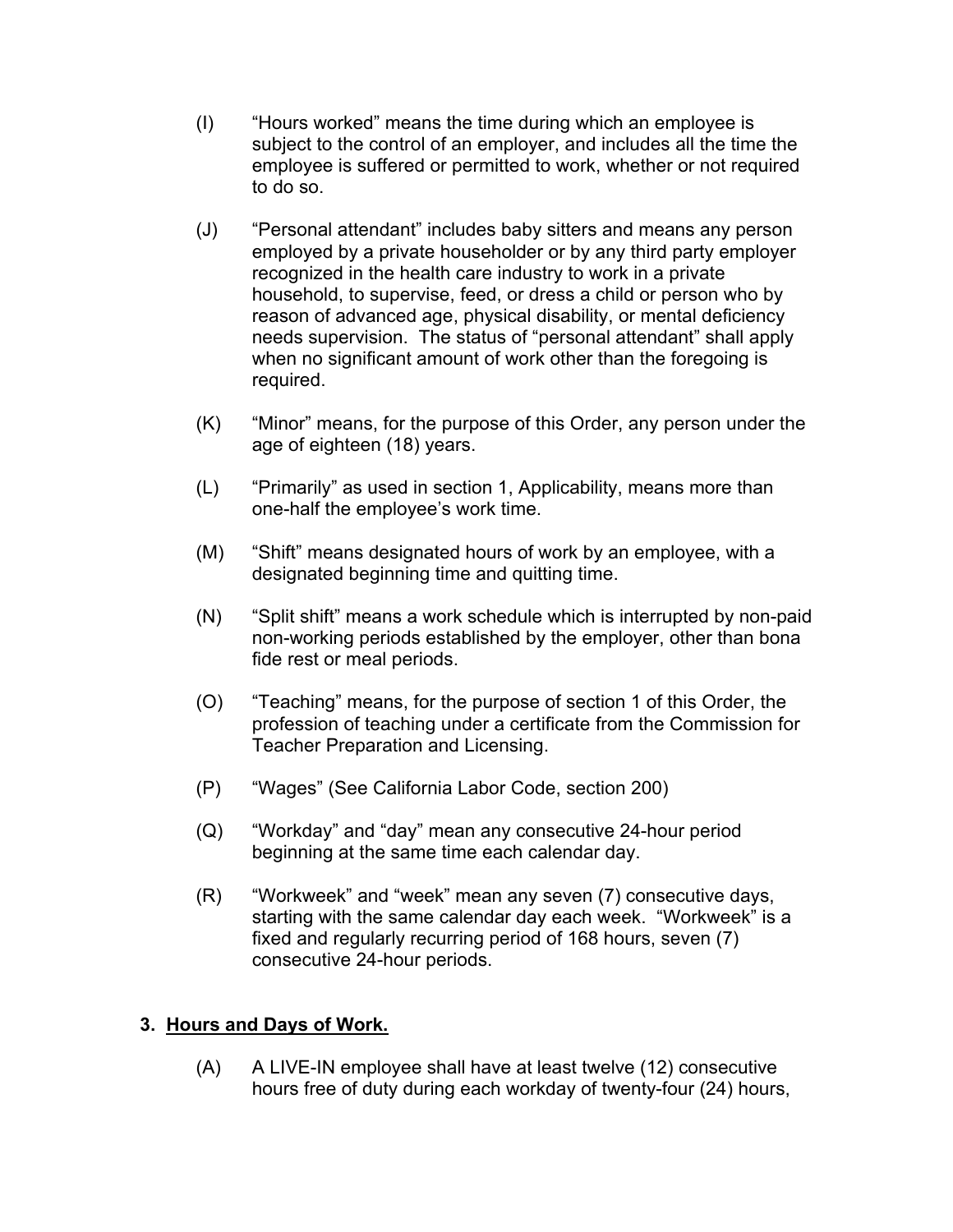and the total span of hours for a day of work shall be no more than twelve (12) hours, except under the following conditions:

- $(1)$  The employee shall have at least three  $(3)$  hours free of duty during the twelve (12) hours span of work. Such off-duty hours need not be consecutive, and the schedule for same shall be set by mutual agreement of employer and employee, provided that
- (2) An employee who is required or permitted to work during scheduled off-duty hours or during the twelve (12) consecutive off-duty hours shall be compensated at the rate of one and one-half  $(1 \frac{1}{2})$  times the employee's regular rate of pay for all such hours worked.
- (B) No LIVE-IN employee shall be required to work more than five (5) days in any one workweek without a day off of not less than twentyfour (24) consecutive hours except in an emergency as defined in subsection 2(D), provided that the employee is compensated for time worked in excess of five (5) workdays in any workweek at one and one-half  $(1 \frac{1}{2})$  times the employee's regular rate of pay for hours worked up to and including nine (9) hours. Time worked in excess of nine (9) hours on the sixth  $(6^{th})$  and seventh  $(7^{th})$ workdays shall compensated at double the employee's regular rate of pay.
- (C) The following overtime provisions are applicable to non-LIVE-IN employees eighteen (18) years of age or over and to employees sixteen (16) or seventeen (17) years of age who are not required by law to attend school and are not otherwise prohibited by law from engaging in the subject work: such employees shall not be employed more than eight (8) hours in any workday or more than forty (40) hours in any workweek unless the employee receives one and one-half  $(1 \frac{1}{2})$  times such employee's regular rate of pay for all hours worked over forty (40) hours in the workweek. Eight (8) hours of labor constitutes a day's work. Employment beyond eight (8) hours in any workday or more than six (6) days in any workweek is permissible provided the employee is compensated for such overtime at not less than:
	- (1) One and one-half  $(1 \frac{1}{2})$  times the employee's regular rate of pay for all hours worked in excess of eight (8) hours up to and including twelve (12) hours in any workday, and for the first eight (8) hours worked on the seventh ( $7<sup>th</sup>$ ) consecutive day of work in a workweek; and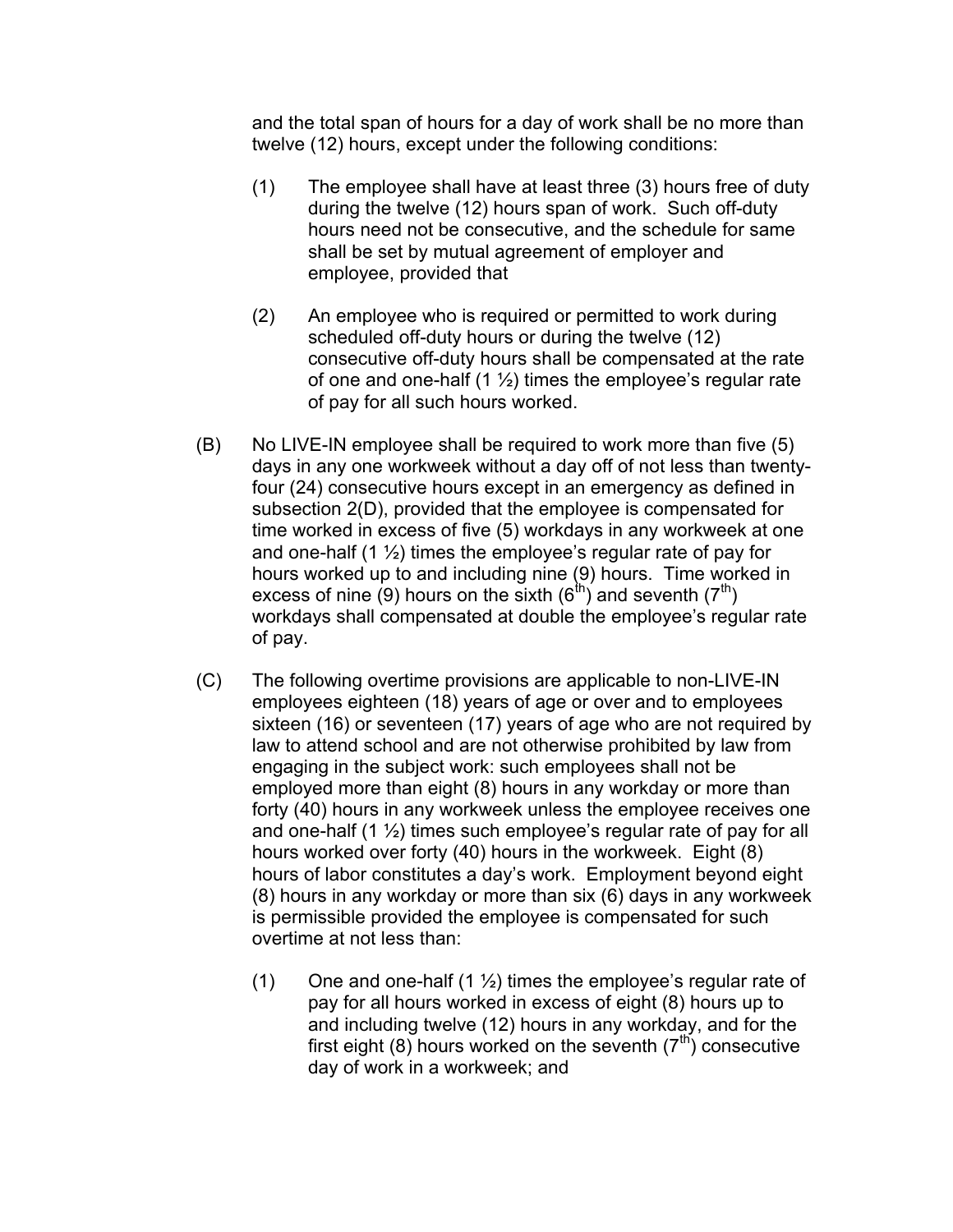- (2) Double the employee's regular rate of pay for all hours worked in excess of twelve (12) hours in any workday and for all hours worked in excess of eight (8) hours on the seventh  $(7<sup>th</sup>)$  consecutive day of work in a workweek.
- (3) The overtime rate of compensation required to be paid to a nonexempt full-time salaried employee shall be computed by using the employee's regular hourly salary as  $1/40<sup>th</sup>$  of the employee's weekly salary.
- (D) One and one-half (1  $\frac{1}{2}$ ) times a minor's regular rate of pay shall be paid for all work over forty (40) hours in any workweek except that minors sixteen (16) and seventeen (17) years old who are not required by law to attend school and may therefore be employed for the same hours as an adult are subject to subsections (A), (B), or (C) above.

(VIOLATIONS OF CHILD LABOR LAWS are subject to civil penalties of from \$500 to \$10,000 as well as to criminal penalties. Refer to California Labor Code sections 1285 to 1312 and 1390 to 1399 for additional restrictions on the employment of minors and for descriptions of criminal and civil penalties for violation of the child labor laws*.* Employers should ask school districts about any required work permits*.*)

- (E) An employee may be employed on seven (7) workdays in one workweek with no overtime pay required when the total hours of employment during such workweek do not exceed thirty (30) and the total hours of employment in any one workday thereof do not exceed six (6).
- $(F)$  The provisions of Labor Code §§ 551 and 552 regarding one (1) day's rest in seven (7) shall not be construed to prevent an accumulation of days of rest when the nature of the employment reasonably requires the employee to work seven (7) or more consecutive days; provided, however, that in each calendar month, the employee shall receive the equivalent of one (1) day's rest in seven (7).
- (G) (1) Except as provided in subsection (D), this section shall not apply to any employee covered by a valid collective bargaining agreement if the agreement expressly provides for the wages, hours of work, and working conditions of the employees, and if the agreement provides premium wage rates for all overtime hours worked and a regular hourly rate of pay for those employees of not less than thirty (30)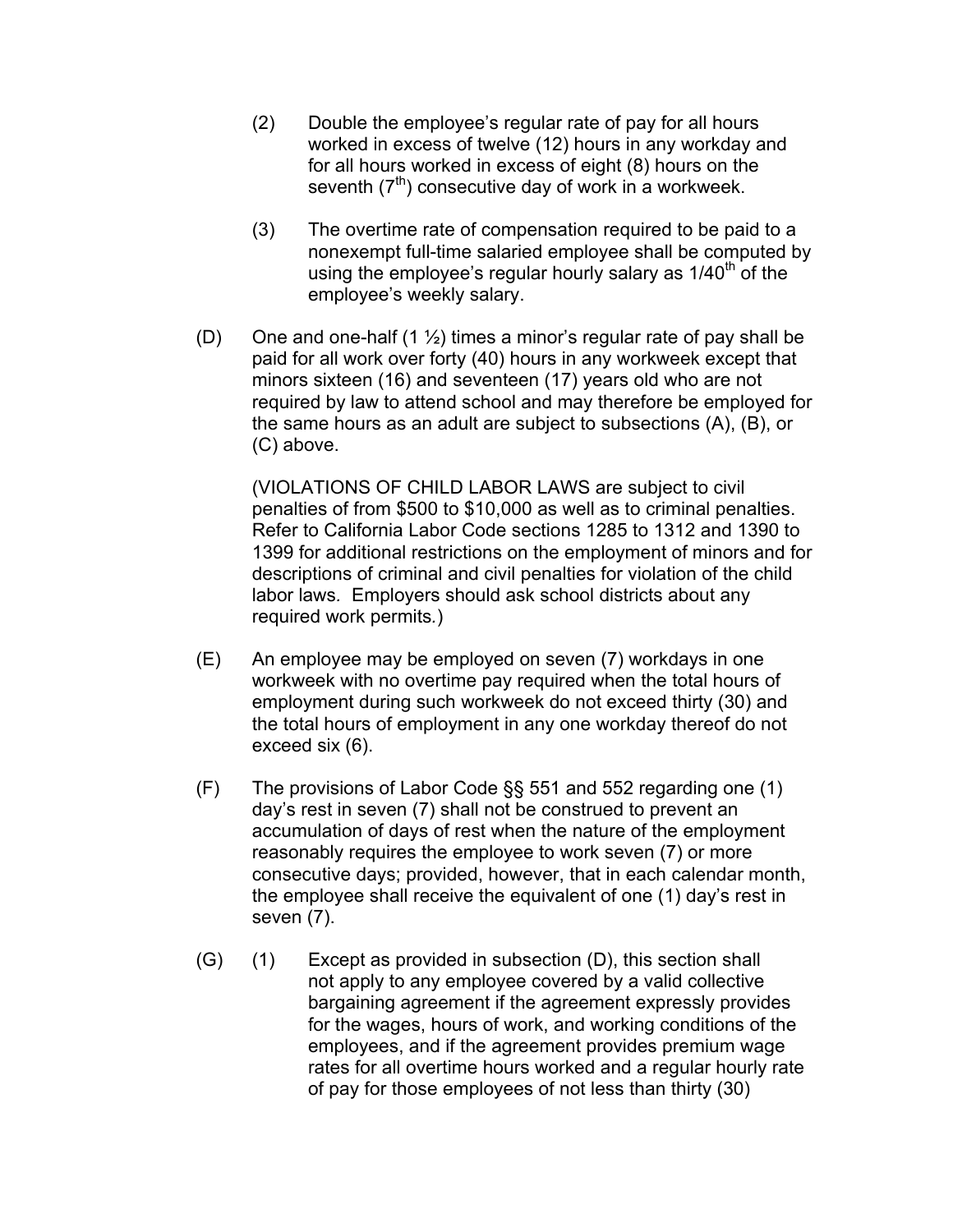percent more than the state minimum wage.

- (2) Notwithstanding Section  $(G)(1)$  above, where the employer and a labor organization representing employees of the employer have entered into a valid collective bargaining agreement pertaining to the hours of work of the employees, the requirement regarding the equivalent of one (1) day's rest in seven (7) (see Section (F) above) shall apply, unless the agreement expressly provides otherwise.
- (H) If an employer approves a written request of an employee to makeup work time that is or would be lost as a result of a personal obligation of the employee, the hours of that make*-*up work time, if performed in the same workweek in which the work time was lost, may not be counted toward computing the total number of hours worked in a day for purposes of the overtime requirements, except for hours in excess of eleven (11) hours of work in one (1) day or forty (40) hours of work in one (1) workweek. If an employee knows in advance that he or she will be requesting make-up time for a personal obligation that will recur at a fixed time over a succession of weeks, the employee may request to make-up work time for up to four (4) weeks in advance; provided, however, that the make-up work must be performed in the same week that the work time was lost. An employee shall provide a signed written request for each occasion that the employee makes a request to make-up work time pursuant to this Section. While an employer may inform an employee of this make-up time option, the employer is prohibited from encouraging or otherwise soliciting an employee to request the employer's approval to take personal time off and make-up the work hours within the same workweek pursuant to this Section.

#### **4. Minimum Wages.**

- (A) Every employer shall pay to each employee wages not less than four dollars and seventy-five cents (\$4.75) per hour for all hours worked, effective October 1, 1996; not less than five dollars (\$5.00) per hour for all hours worked, effective March 1, 1997; not less than five dollars and fifteen cents (\$5.15) per hour for all hours worked, effective September 1, 1997; and not less than five dollars and seventy-five cents (\$5.75) per hour for all hours worked, effective March 1, 1998, except:
	- (1) LEARNERS. Employees 18 years of age or over, during their first one hundred and sixty (160) hours of employment in occupations in which they have no previous similar or related experience, may be paid not less than eighty-five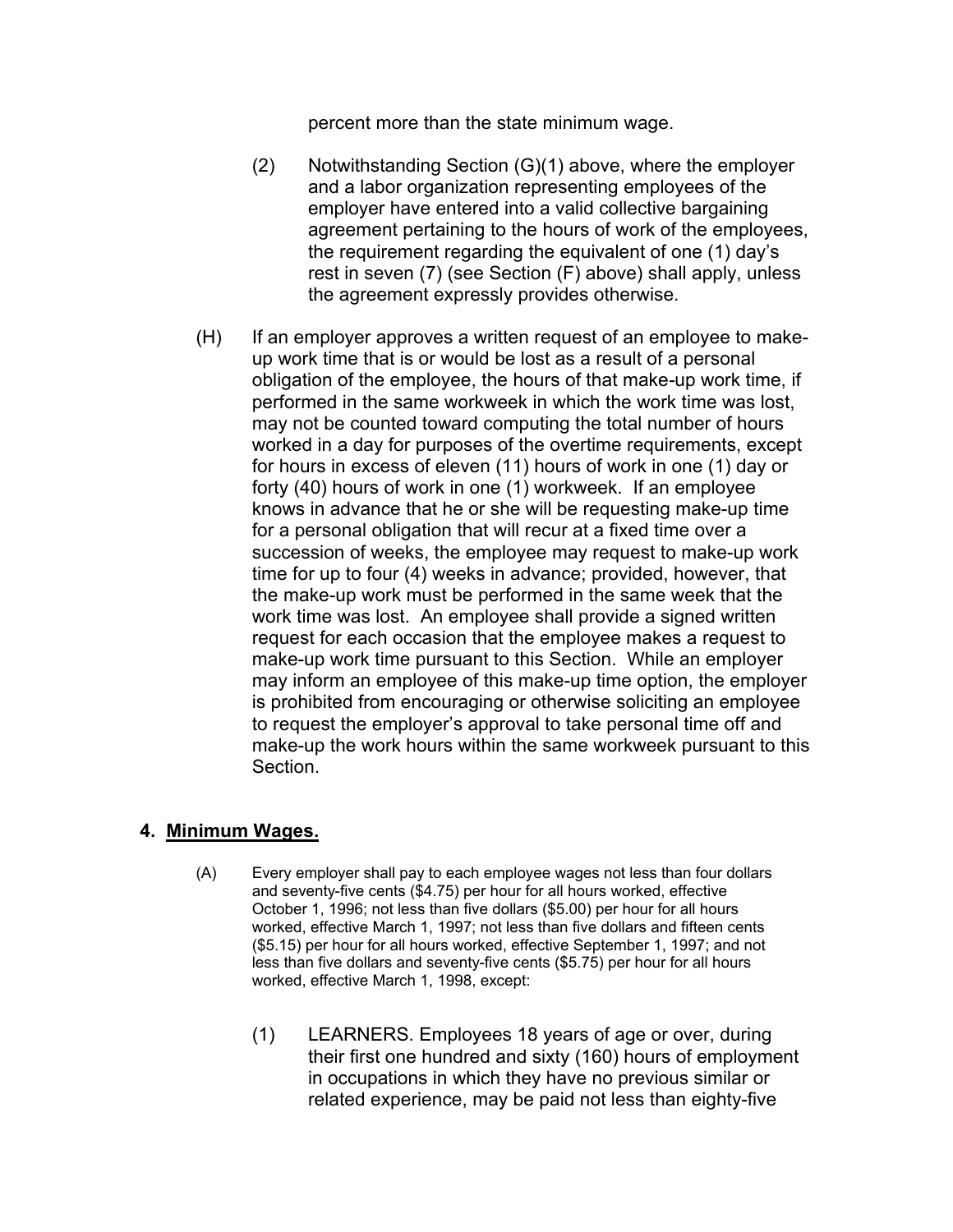percent (85%) of the minimum wage rounded to the nearest nickel.

(2) MINORS may be paid not less than eighty-five percent (85%) of the minimum wage rounded to the nearest nickel provided that the number of minors employed at said lesser rate shall not exceed twenty-five percent (25%) of the persons regularly employed in the establishment. An employer of less than ten (10) persons may employ three (3) minors at said lesser rate. The twenty-five percent (25%) limitation on the employment of minors shall not apply during school vacations.

**NOTE:** Under certain conditions, the full minimum wage may be required for minors. See Labor Code Section 1391.2 (b).

- (B) Every employer shall pay to each employee, on the established payday for the period involved, not less than the applicable minimum wage for all hours worked in the payroll period, whether the remuneration is measured by time, piece, commission, or otherwise.
- (C) When an employee works a split shift, one hour's pay at the minimum wage shall be paid in addition to the minimum wage for that workday, except when the employee resides at the place of employment.
- (D) The provisions of this section shall not apply to apprentices regularly indentured under the State Division of Apprenticeship Standards.

#### **5. Reporting Time Pay.**

- (A) Each workday an employee is required to report for work and does report, but is not put to work or is furnished less than half said employee's usual or scheduled day's work, the employee shall be paid for half the usual or scheduled day's work, but in no event for less than two (2) hours nor more than four (4) hours, at the employee's regular rate of pay, which shall not be less than the minimum wage.
- (B) If an employee is required to report for work a second time in any one workday and is furnished less than two hours of work on the second reporting, said employee shall be paid for two hours at the employee's regular rate of pay, which shall not be less than the minimum wage.
- $(C)$ The foregoing reporting time pay provisions are not applicable when:
	- (1) Operations cannot commence or continue due to threats to employees or property; or when recommended by civil authorities; or
	- (2) Public utilities fail to supply electricity, water, or gas, or there is a failure in the public utilities, or sewer system; or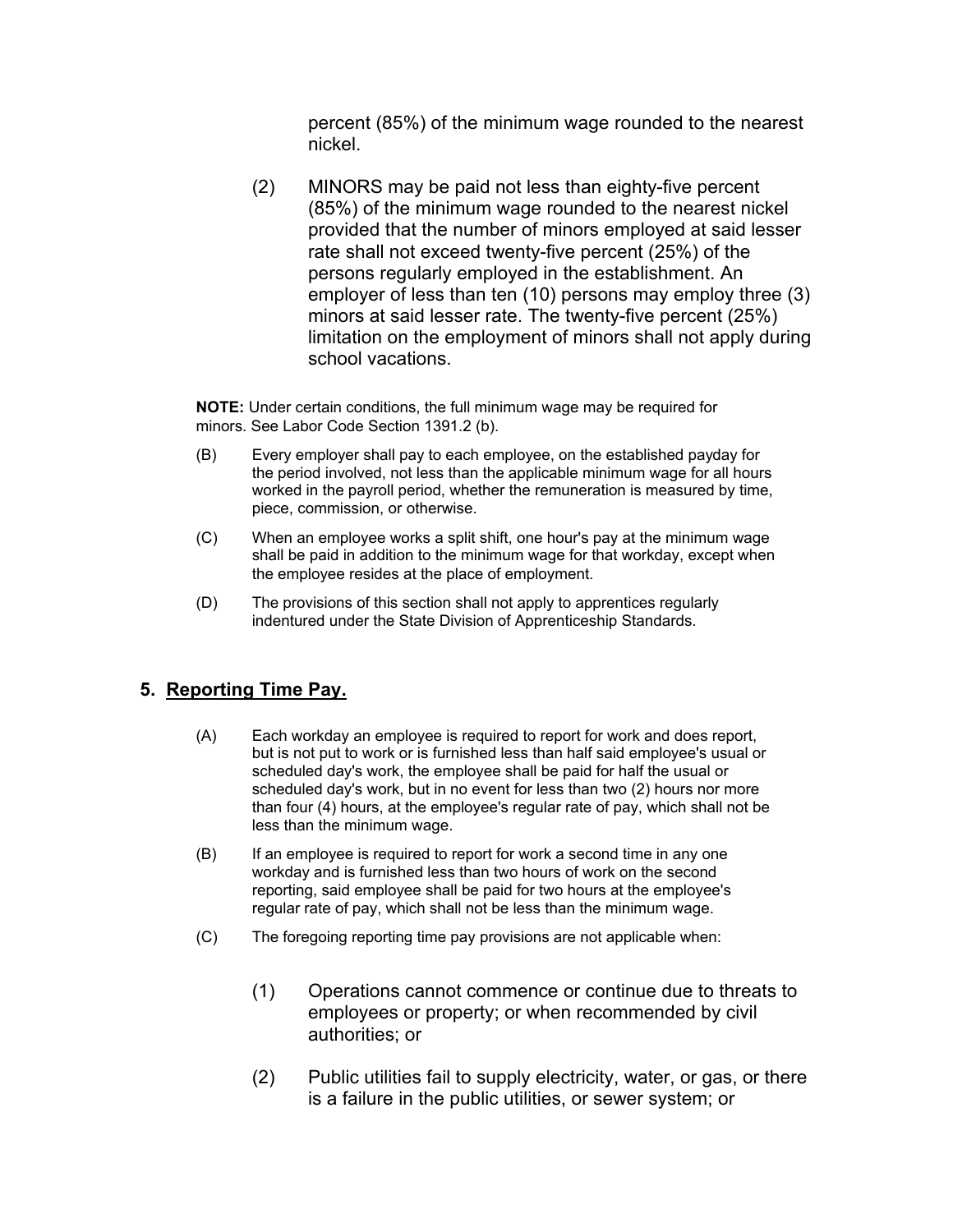- (3) The interruption of work is caused by an Act of God or other cause not within the employer's control.
- (D) This section shall not apply to an employee on paid standby status who is called to perform assigned work at a time other than the employee's scheduled reporting time.

## **6. Licenses for Disabled Workers.**

A license may be issued by the Division authorizing employment of a person whose earning capacity is impaired by physical disability or mental deficiency at less than the minimum wage. Such licenses shall be granted only upon joint application of employer and employee and employee's representative if any. A special license may be issued to a nonprofit organization such as a sheltered workshop or rehabilitation facility fixing special minimum rates to enable the employment of such persons without requiring individual licenses of such employees.

All such licenses and special licenses shall be renewed on a yearly basis or more frequently at the discretion of the Division.

(See California Labor Code, Sections 1191 and 1191.5.)

## **7. Records.**

- (A) Every employer shall keep accurate information with respect to each employee including the following:
	- (1) Full name, home address, occupation and social security number.
	- (2) Birth date, if under 18 years, and designation as a minor.
	- (3) Time records showing when the employee begins and ends each work period. Meal periods, split shift intervals and total daily hours worked shall also be recorded. Meal periods during which operations cease and authorized rest periods need not be recorded.
	- (4) Total wages paid each payroll period, including value of board, lodging, or other compensation actually furnished to the employee.
	- (5) Total hours worked in the payroll period and applicable rates of pay. This information shall be made readily available to the employee upon reasonable request.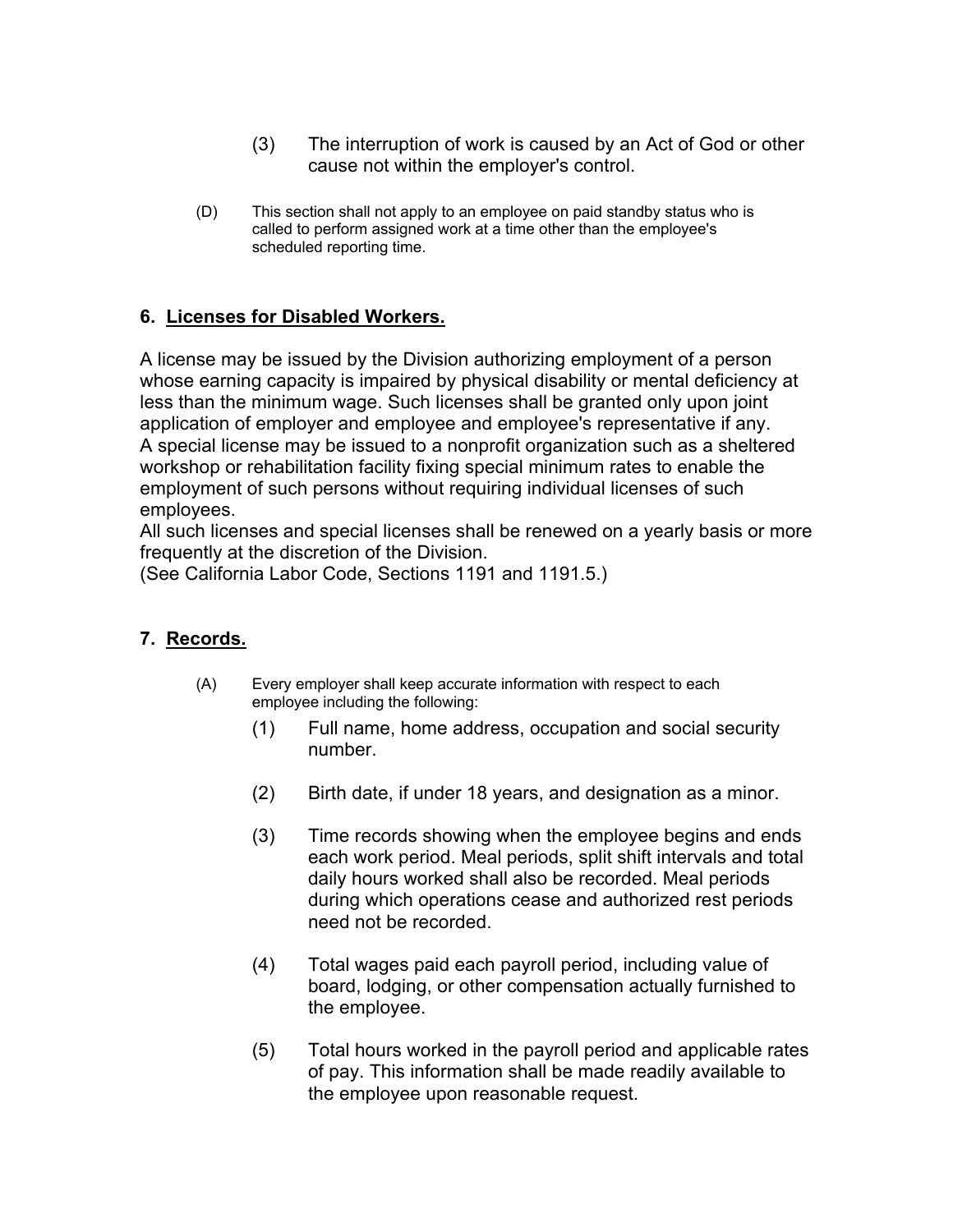- (6) When a piece rate or incentive plan is in operation, piece rates or an explanation of the incentive plan formula shall be provided to employees. An accurate production record shall be maintained by the employer.
- (B) Every employer shall semimonthly or at the time of each payment of wages furnish each employee, either as a detachable part of the check, draft, or voucher paying the employee's wages, or separately, an itemized statement in writing showing: (1) all deductions; (2) the inclusive dates of the period for which the employee is paid; (3) the name of the employee or the employee's social security number; and (4) the name of the employer, provided all deductions made on written orders of the employee may be aggregated and shown as one item.
- (C) All required records shall be in the English language and in ink or other indelible form, properly dated, showing month, day and year, and shall be kept on file by the employer for at least three years at the place of employment or at a central location within the State of California. An employee's records shall be available for inspection by the employee upon reasonable request.
- (D) Clocks shall be provided in all major work areas or within reasonable distance thereto insofar as practicable.

## **8. Cash Shortage and Breakage.**

No employer shall make any deduction from the wage or require any reimbursement from an employee for any cash shortage, breakage, or loss of equipment, unless it can be shown that the shortage, breakage, or loss is caused by a dishonest or willful act, or by the gross negligence of the employee.

## **9. Uniforms and Equipment.**

(A) When uniforms are required by the employer to be worn by the employee as a condition of employment, such uniforms shall be provided and maintained by the employer. The term "uniform" includes wearing apparel and accessories of distinctive design or color.

**NOTE:** This section shall not apply to protective apparel regulated by the Occupational Safety and Health Standards Board.

(B) When tools or equipment are required by the employer or are necessary to the performance of a job, such tools and equipment shall be provided and maintained by the employer, except that an employee whose wages are at least two (2) times the minimum wage provided herein may be required to provide and maintain hand tools and equipment customarily required by the trade or craft. This subsection (B) shall not apply to apprentices regularly indentured under the State Division of Apprenticeship Standards.

**NOTE:** This section shall not apply to protective equipment and safety devices on tools regulated by the Occupational Safety and Health Standards Board.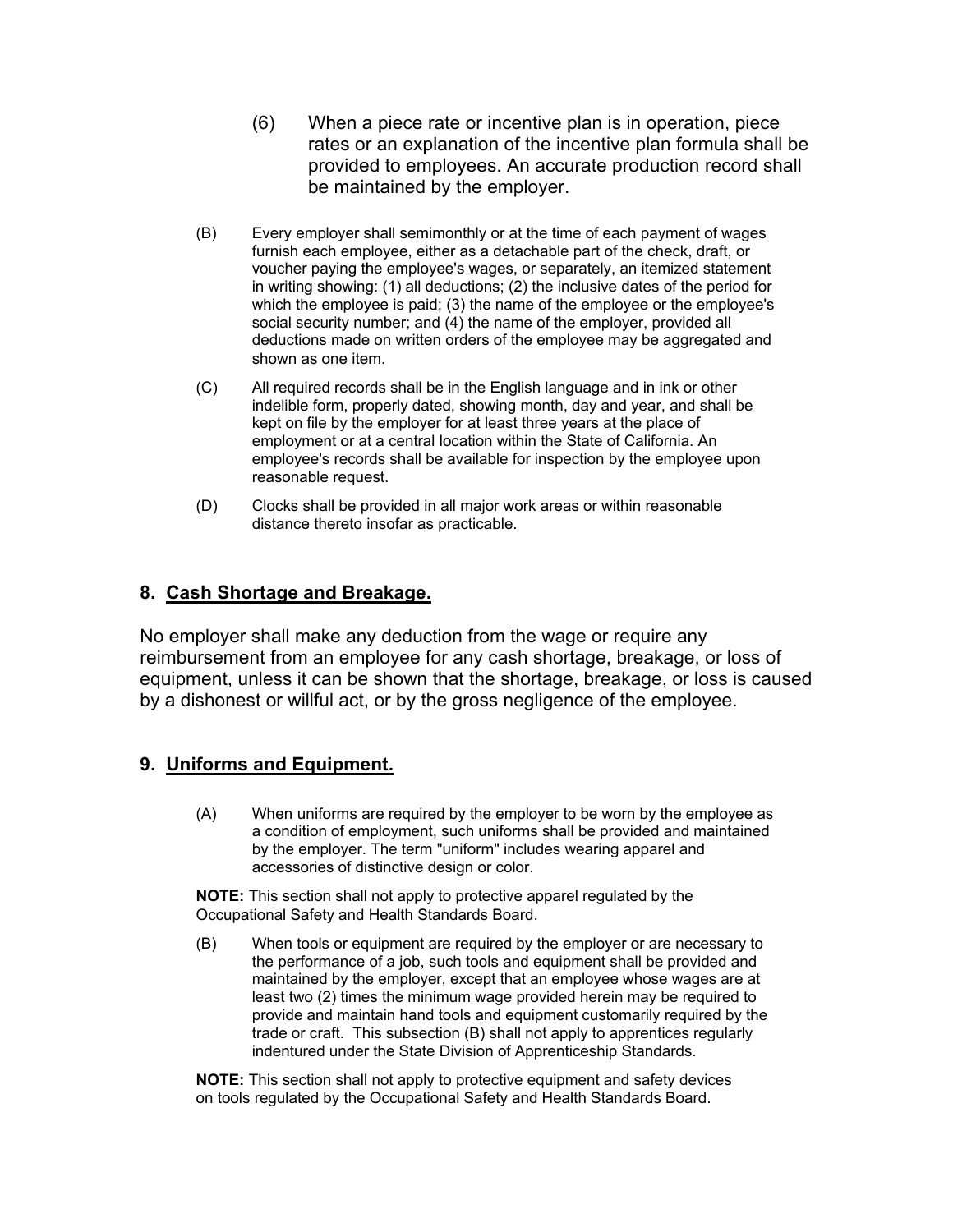(C) A reasonable deposit may be required as security for the return of the items furnished by the employer under provisions of subsections (A) and (B) of this section upon issuance of a receipt to the employee for such deposit. Such deposits shall be made pursuant to Section 400 and following of the Labor Code or an employer with the prior written authorization of the employee may deduct from the employee's last check the cost of an item furnished pursuant to (A) and (B) above in the event said item is not returned. No deduction shall be made at any time for normal wear and tear. All items furnished by the employer shall be returned by the employee upon completion of the job.

#### **10. Meals and Lodging.**

(A) **"Meal"** means an adequate, well-balanced serving of a variety of wholesome, nutritious foods.

> **"Lodging"** means living accommodations available to the employee for fulltime occupancy which are adequate, decent, and sanitary according to usual and customary standards. Employees shall not be required to share a bed.

(B) Meals or lodging may not be credited against the minimum wage without a voluntary written agreement between the employer and the employee. When credit for meals or lodging is used to meet part of the employer's minimum wage obligation, the amounts so credited may not be more than the following:

|                                                                                                                                     | Effective          | Effective          |
|-------------------------------------------------------------------------------------------------------------------------------------|--------------------|--------------------|
|                                                                                                                                     | January 1, 1998    | March 1, 1998      |
| Lodging                                                                                                                             |                    |                    |
| Rooms occupied alone                                                                                                                | \$24.25 per week   | \$27.05 per week   |
| Room shared                                                                                                                         | \$20.00 per week   | \$22.30 per week   |
| Apartment-two thirds (2/3) of the ordinary<br>rental value, and in no event more<br>than                                            | \$290.80 per month | \$324.70 per month |
| Where a couple are both employed by the<br>employer, two-thirds (2/3) of the ordinary<br>rental value, and in no event more<br>than | \$430.20 per month | \$480.30 per month |
| Meals:                                                                                                                              |                    |                    |
| Breakfast                                                                                                                           | \$1.80             | \$2.05             |
| Lunch                                                                                                                               | \$2.55             | \$2.85             |
| Dinner                                                                                                                              | \$3.40             | \$3.80             |

 $(C)$ Meals evaluated as part of the minimum wage must be bona fide meals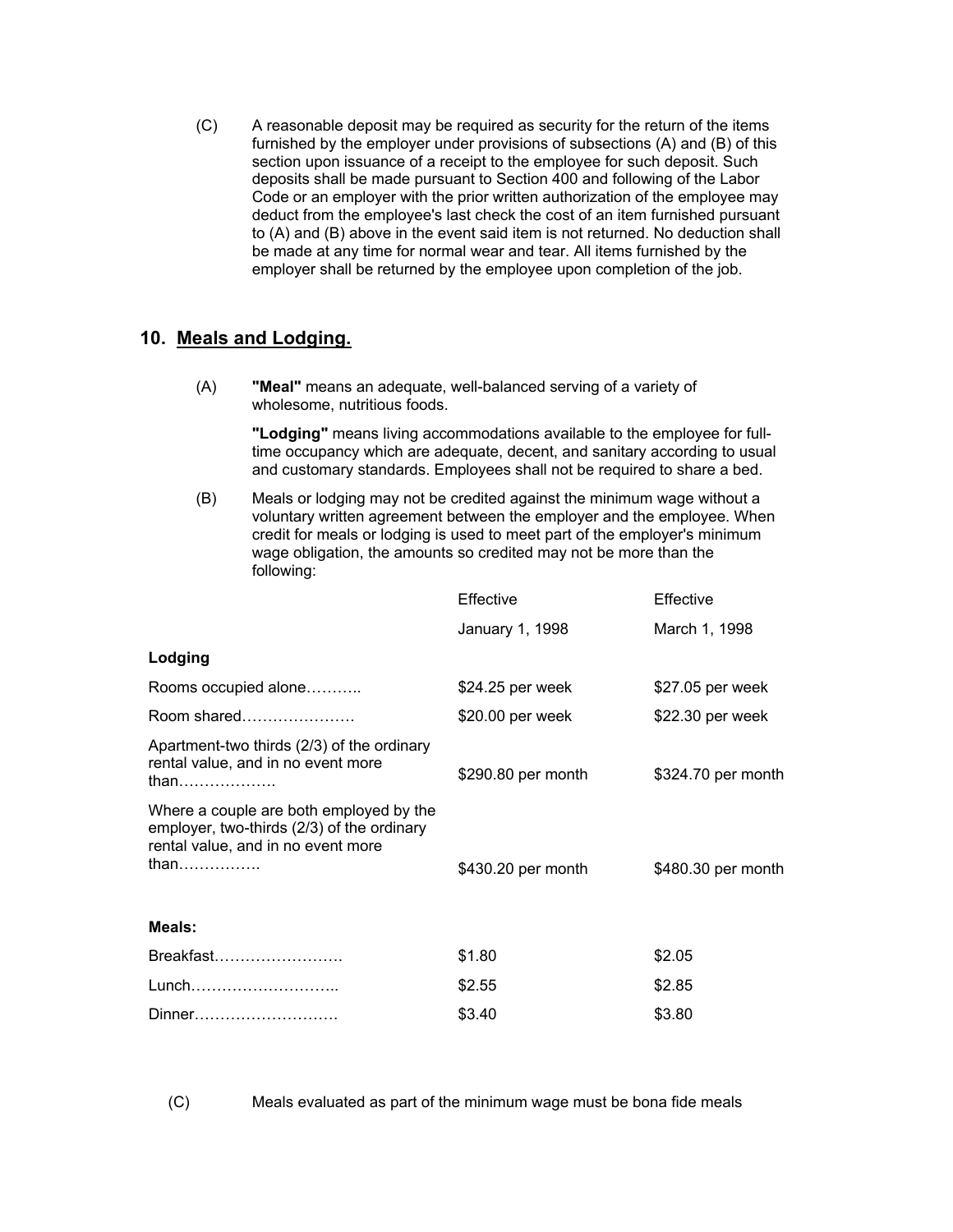consistent with the employee's work shift. Deductions shall not be made for meals not received nor lodging not used.

 $(D)$ If, as a condition of employment, the employee must live at the place of employment or occupy quarters owned or under the control of the employer, then the employer may not charge rent in excess of the values listed herein.

#### **11. Meal Periods.**

- (A) No employer shall employ any person for a work period of more than five (5) hours without a meal period of not less than thirty (30) minutes, except that when a work period of not more than six (6) hours will complete the day's work the meal period may be waived by mutual consent of the employer and employee.
- (B) An employer may not employ an employee for a work period of more than ten (10) hours per day without providing the employee with a second meal period of not less than thirty (30) minutes, except that if the total hours worked is no more than twelve (12) hours, the second meal period may be waived by mutual consent of the employer and the employee only if the first meal period was not waived.
- (C) Unless the employee is relieved of all duty during a thirty (30) minute meal period, the meal period shall be considered an "on duty" meal period and counted as time worked. An "on duty" meal period shall be permitted only when the nature of the work prevents an employee from being relieved of all duty and when by written agreement between the parties an on-the-job paid meal period is agreed to. The written agreement shall state that the employee may, in writing, revoke the agreement at any time.
- (D) If an employer fails to provide an employee with a meal period in accordance with the applicable provisions of this Order, the employer shall pay the employee one (1) hour of pay at the employee's regular rate of compensation for each work day that the meal period is not provided.

## **12. Rest Periods.**

Every employer shall authorize and permit all employees to take rest periods, which insofar as practicable shall be in the middle of each work period. The authorized rest period time shall be based on the total hours worked daily at the rate of ten (10) minutes net rest time per four (4) hours or major fraction thereof.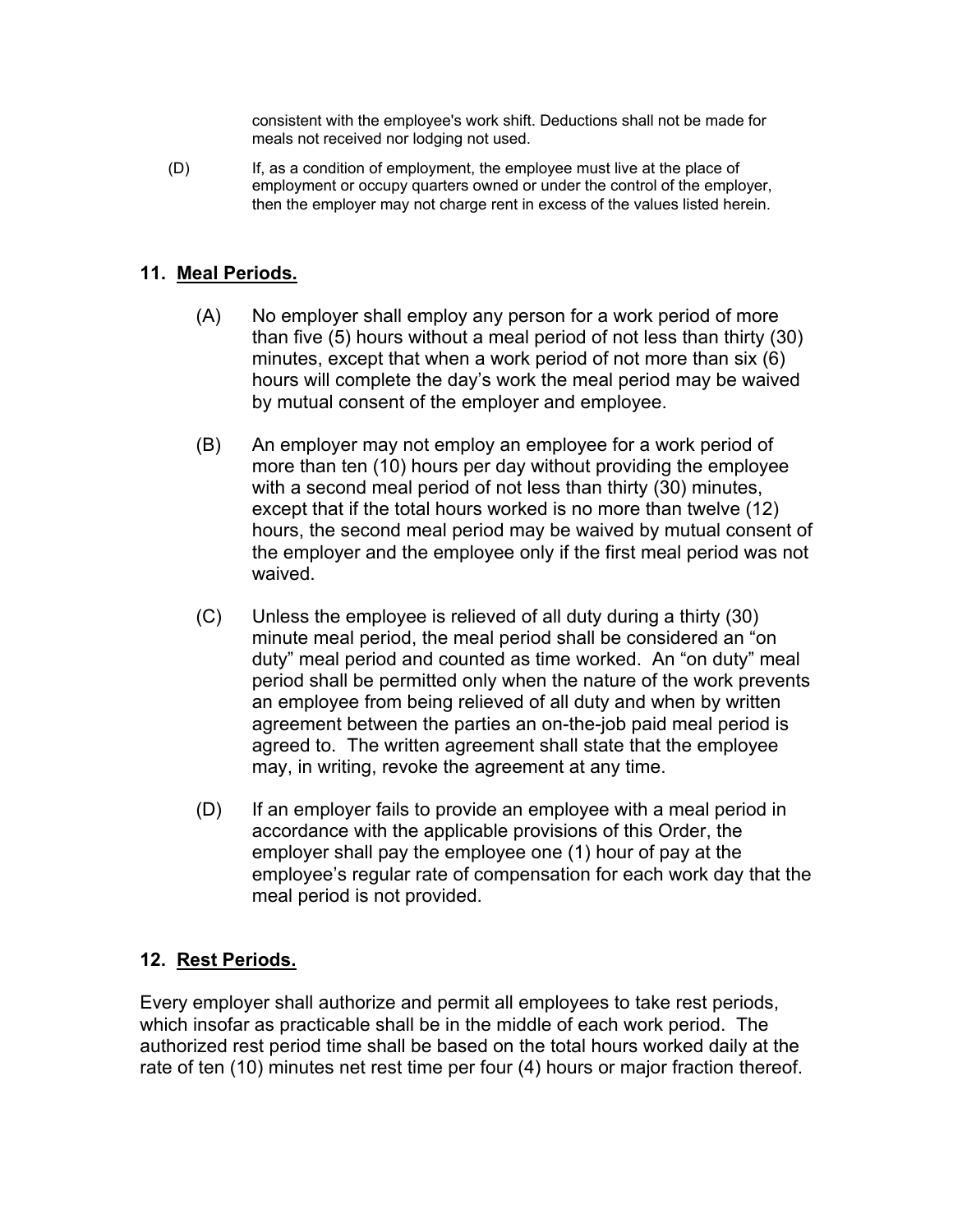However, a rest period need not be authorized for employees whose total daily work time is less than three and one-half  $(3 \frac{1}{2})$  hours. Authorized rest period time shall be counted as hours worked for which there shall be no deduction from wages.

If an employer fails to provide an employee a rest period in accordance with the applicable provisions of this Order, the employer shall pay the employee one (1) hour of pay at the employee's regular rate of compensation for each work day that the rest period is not provided.

# **13. Filing Reports.**

(See California Labor Code, Section 1174(a))

## **14. Inspection.**

(See California Labor Code, Section 1174)

## **15. Penalties**.

(See Labor Code, section 1199)

In addition to any other civil penalties provided by law, any employer or any other person acting on behalf of the employer who violates, or causes to be violated, the provisions of this order, shall be subject to the civil penalty of:

- (A) Initial Violation -- \$50.00 for each underpaid employee for each pay period during which the employee was underpaid in addition to the amount which is sufficient to recover unpaid wages.
- (B) Subsequent Violations -- \$100.00 for each underpaid employee for each pay period during which the employee was underpaid in addition to an amount which is sufficient to recover unpaid wages.
- (C) The affected employee shall receive payment of all wages recovered.

The Labor Commissioner may also issue citations pursuant to Labor Code § 1197.1 for payment of wages for overtime work in violation of this order.

## **16. Separability.**

If the application of any provision of this Order, or any section, subsection, subdivision, sentence, clause, phrase, word, or portion of this Order should be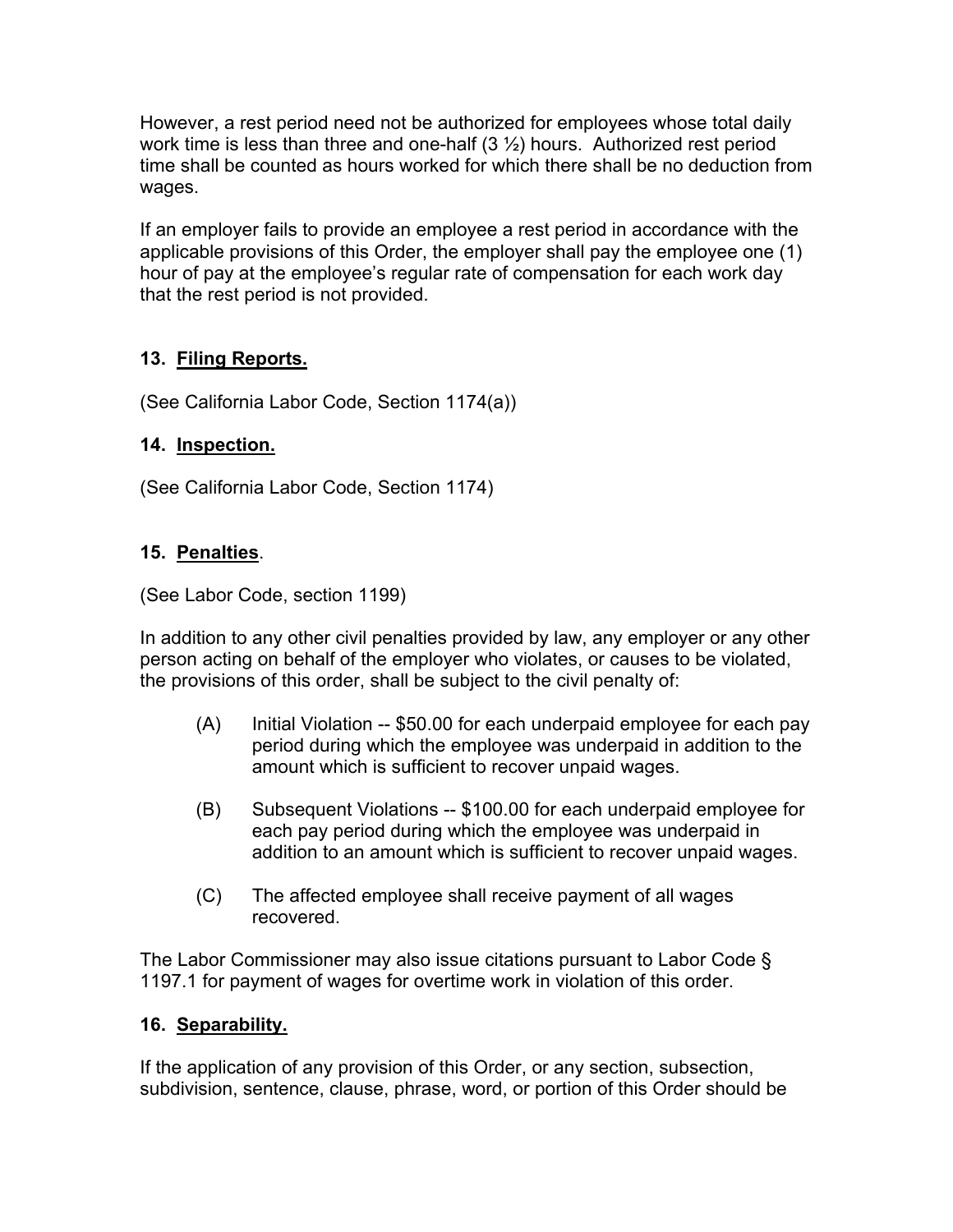held invalid or unconstitutional or unauthorized or prohibited by statute, the remaining provisions thereof shall not be affected thereby, but shall continue to be given full force and effect as if the part so held invalid or unconstitutional had not been included herein.

## **17. Posting of Order.**

Every employer shall keep a copy of this Order posted in an area frequented by employees where it may be easily read during the work day. Where the location of work or other conditions make this impractical, every employer shall keep a copy of this Order and make it available to every employee upon request.

# **EXCERPTS FROM THE LABOR CODE**

**Section 98.6.** (a) No person shall discharge or in any manner discriminate against any employee because such employee has filed any bona fide complaint or claim or instituted or caused to be instituted any proceeding under or relating to his rights, which are under the jurisdiction of the Labor Commissioner, or has testified or is about to testify in any such proceeding or because of the exercise by such employee on behalf of himself or others of any rights afforded him.

(b) Any employee who is discharged, threatened with discharge, demoted, suspended, or in any other manner discriminated against in the terms and conditions of such employment because such employee has made a bona fide complaint or claim to the division pursuant to this part shall be entitled to reinstatement and reimbursement for lost wages and work benefits caused by such acts of the employer. Any employer who willfully refuses to hire, promote, or otherwise restore an employee or former employee who has been determined to be eligible for such rehiring or promotion by a grievance procedure, arbitration or hearing authorized by law, is guilty of a misdemeanor.

**Note:** Nothing in this act shall be construed to entitle an employee to reinstatement or reimbursement for lost wages or work benefits if such employee willfully misrepresents any facts to support a complaint or claim filed with the Labor Commissioner.

**Section 200.** As used in this article: (a) "Wages" includes all amounts for labor performed by employees of every description, whether the amount is fixed or ascertained by the standard of time, task, piece, commission basis, or other method of calculation.

**Section 201.** If an employer discharges an employee, the wages earned and unpaid at the time of discharge are due and payable immediately.

**Section 202.** If an employee not having a written contract for a definite period quits his employment, his wages shall become due and payable not later than 72 hours thereafter, unless the employee has given 72 hours previous notice of his intention to quit, in which case the employee is entitled to his wages at the time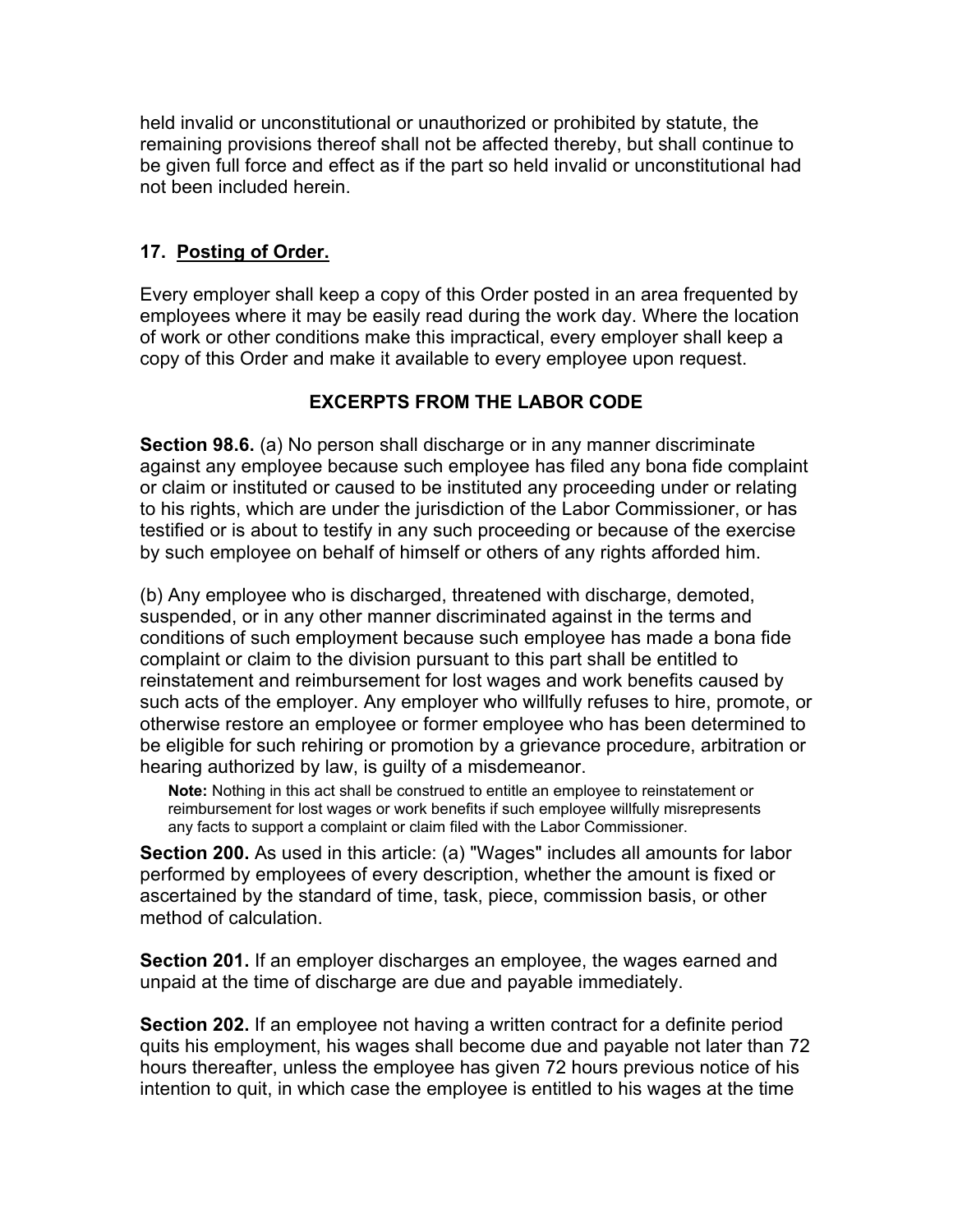of quitting.

**Section 226.** (a) Every employer shall semimonthly, or at the time of each payment of wages, furnish each of his or her employees either as a detachable part of the check, draft, or voucher paying the employee's wages, or separately when wages are paid by personal check or cash, an itemized statement in writing showing: (1) gross wages earned; (2) total hours worked by each employee whose compensation is based on an hourly wage; (3) all deductions; provided, that all deductions made on written orders of the employee may be aggregated and shown as one item; (4) net wages earned; (5) the inclusive dates of the period for which the employee is paid; (6) the name of the employee and his or her social security number; and (7) the name and address of the legal entity which is the employer.

**Section 1174.** Every person employing labor in this state shall:

(a) Furnish to the commission, at its request, reports or information which the commission requires to carry out this chapter. Such reports and information shall be verified if required by the commission or any member thereof.

(b) Allow any member of the commission or the employees of the Division of Labor Standards Enforcement free access to the place of business or employment of such person to secure any information or make any investigation which they are authorized by this chapter to ascertain or make. The commission may inspect or make excerpts, relating to the employment of employees, from the books, reports, contracts, payrolls, documents, or papers of such person.

(c) Keep a record showing the names and addresses of all employees employed and the ages of all minors.

(d) Keep at a central location in the state or at the plants or establishments at which employees are employed, payroll records showing the hours worked daily by, and the wages paid to, employees employed at the respective plants or establishments, and which shall be kept in accordance with rules established for this purpose by the commission, but in any case shall be kept on file for not less than two years. (1937 ch. 90, 1945 ch.1431, 1972 ch. 1122, 1979 ch. 373, 1990 ch. 1379)

**Section 1191.** For any occupation in which a minimum wage has been established, the commission may issue to an employee who is mentally or physically handicapped, or both, a special license authorizing the employment of the licensee for a period not to exceed one year from date of issue, at a wage less than the legal minimum wage. The commission shall fix a special minimum wage for the licensee. Such license may be renewed on a yearly basis.

**Section 1191.5.** Notwithstanding the provisions of Section 1191, the commission